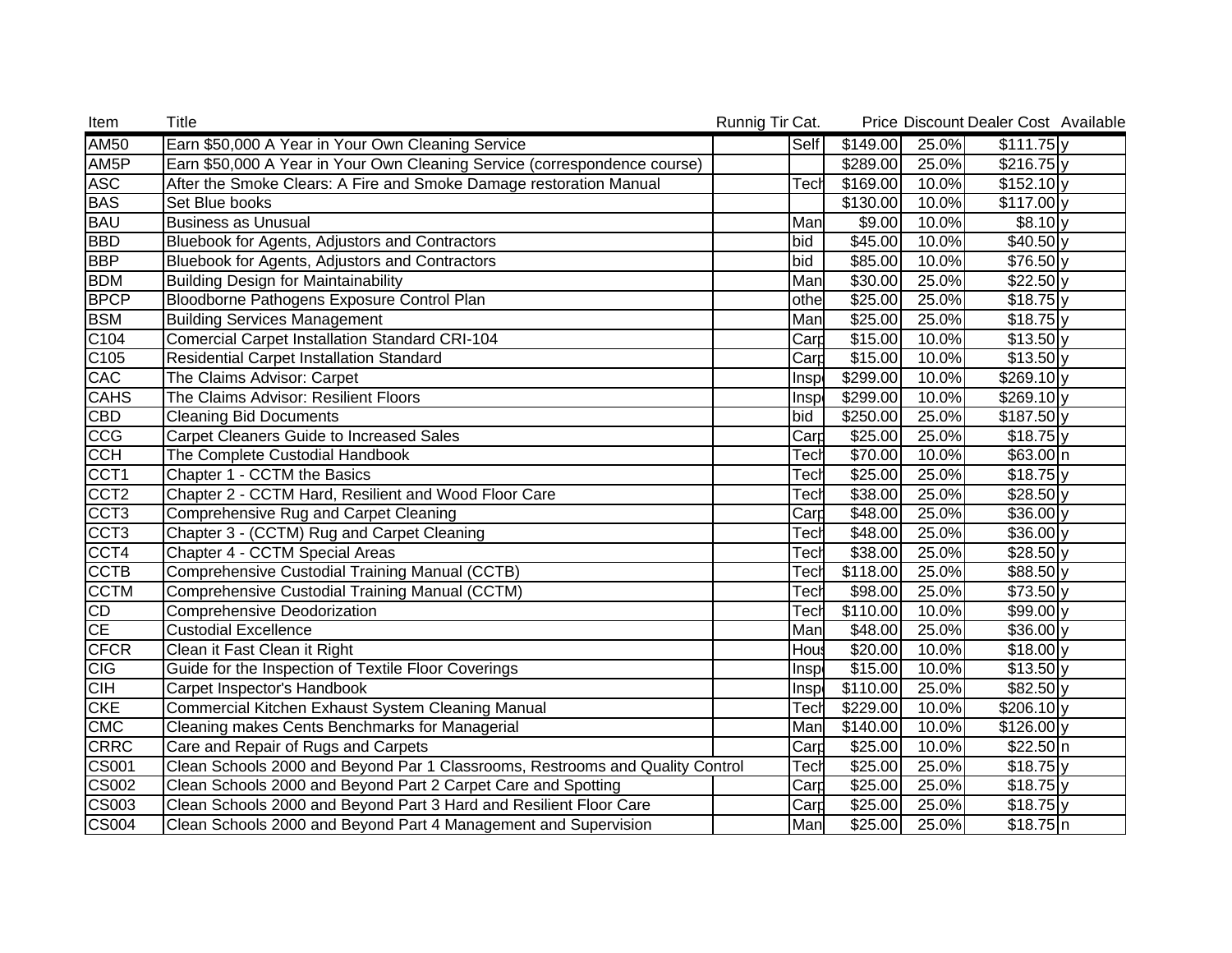| CS01                    | <b>Carpet Cleaning Standard S001</b>                             | Card       | \$15.00          | 10.0% | $\sqrt{$13.50}$ y     |  |
|-------------------------|------------------------------------------------------------------|------------|------------------|-------|-----------------------|--|
| <b>CSA</b>              | Custodial Supervision of Adults with Special Needs               | Man        | \$46.00          | 25.0% | $$34.50$ <sub>y</sub> |  |
| $\overline{\text{csg}}$ | <b>Custodial Staffing Guidelines for Educational Facilities</b>  | Man        | \$125.00         | 10.0% | $$112.50$ y           |  |
| <b>CSH</b>              | The Carpet Salesman's Handbook                                   | Card       | \$55.00 NA       |       | #VALUE! n             |  |
| <b>CSM</b>              | <b>Custodial Safety Manual</b>                                   | othe       | \$25.00          | 25.0% | $$18.75$ y            |  |
| <b>CSP</b>              | <b>Custodial Safety Cartoon Posters</b>                          | othe       | \$20.00          | 25.0% | $$15.00$ <sub>y</sub> |  |
| <b>CSSN</b>             | <b>Custodial Skills for Adults with Special Needs</b>            | Man        | \$36.00          | 25.0% | $$27.00$ y            |  |
| <b>CT</b>               | <b>Cleaning Times</b>                                            | <b>Bid</b> | \$20.00          | 10.0% | $$18.00$ y            |  |
| <b>DCO</b>              | Drapery Cleaning On Site                                         | Card       | \$25.00          | 25.0% | $$18.75$ y            |  |
| <b>DID</b>              | Do I Dust or Vacuum First                                        | Hou:       | \$15.00          | 10.0% | $$13.50$ y            |  |
| <b>DTCF</b>             | Diagnostic Techniques for the investigation of Carpet Complaints | Insp       | \$60.00          | 10.0% | $$54.00$ y            |  |
| <b>EHC</b>              | The Employee Handbook for Organizational Change                  | Man        | \$9.00           | 10.0% | $$8.10$ y             |  |
| <b>ELCM</b>             | European Legislation for Cleaning and Maintenance Industry       | Tech       | \$80.00          | 10.0% | $$72.00$ <sub>y</sub> |  |
| <b>ETC</b>              | Even if you Think it's Clean It's Not                            | Hous       | \$25.00          | 25.0% | $$18.75$ y            |  |
| EV                      | Everything You Need to Know to Start a House Cleaning Service    | Hous       | \$38.00          | 25.0% | $$28.50$ y            |  |
| FAQ                     | Frequently Asked Questions in the Cleaning Industry              | Tecł       | \$25.00          | 10.0% | $$22.50$ <sub>y</sub> |  |
| <b>FCD</b>              | <b>Floor Covering Dictionary</b>                                 | Insp       | \$89.00          | 10.0% | $$80.10$ y            |  |
| <b>FCI</b>              | Floor Covering: The Only Complete Installation Guide             | Card       | \$35.00          | 10.0% | $$31.50$ y            |  |
| <b>FONW</b>             | Fire's Out! Now What? Disaster Restoration                       | Tech       | $\sqrt{$249.00}$ | 10.0% | $$224.10$ y           |  |
| FR                      | Fire Restoration and Insurance Work                              | Tech       | \$25.00          | 10.0% | $$22.50$ y            |  |
| <b>FS</b>               | Food Service: Health, Sanitation, and Safety                     | Tech       | \$78.00          | 25.0% | $$58.50$ <sub>y</sub> |  |
| <b>FSS</b>              | <b>Food Store Sanitation</b>                                     | Tech       | \$67.00          | 10.0% | $$60.30$ y            |  |
| <b>GSM</b>              | The New Good School Maintenance                                  | Tech       | \$45.00          | 10.0% | $$40.50$ y            |  |
| <b>HBS</b>              | How to Buy a Small Business, or Sell One: A Procedures Manual    | Self       | \$67.00          | 25.0% | $$50.25$ y            |  |
| <b>HCE</b>              | How to Clean Practically Anything                                | Hous       | \$18.00          | 10.0% | $$16.20$ <sub>y</sub> |  |
| <b>HCL</b>              | How to Start a Corporation Without a Lawyer, For Under \$75      | Self       | \$40.00          | 25.0% | $$30.00$ y            |  |
| HE                      | How to Earn \$15 to \$50 an Hour with a Pick Up Truck or Van     | Self       | \$21.00          | 25.0% | $$15.75$ y            |  |
| HН                      | Housekeeping Handbook for Institutions, Business and Industry    | Tech       | \$59.00          | 25.0% | $$44.25$ y            |  |
| <b>HPW</b>              | Masonary Cleaning and High Pressure Washing                      | Tech       | \$35.00          | 25.0% | $$26.25$ y            |  |
| <b>HRWC</b>             | High Rise Window Cleaning Techniques and Equipment               | Tech       | \$38.00          | 10.0% | \$34.20 n             |  |
| HT                      | How to Start and Operate a Successful Cleaning Business          | Self       | \$25.00          | 25.0% | $$18.75$ y            |  |
| <b>HTHC</b>             | How to Handbook of Carpets                                       | Card       | \$54.00          | 25.0% | $$40.50$ y            |  |
| <b>HTSP</b>             | How to Sell and Price Contract Cleaning                          | bid        | \$87.00          | 25.0% | $$65.25$ y            |  |
| <b>IAM</b>              | Indoor Air Quality: A Marketing Manual                           | Tech       | \$88.00          | 10.0% | $$79.20$ y            |  |
| ICF                     | The Identification of Carpet Faults                              | Insp       | \$60.00          | 10.0% | $$54.00$ <sub>y</sub> |  |
| <b>IDP</b>              | It Doesn't Pay to Work too Hard                                  | Man        | \$25.00          | 25.0% | $$18.75$ y            |  |
| <b>IFB</b>              | Inside the Family Business                                       | Self       | \$33.00          | 10.0% | $$29.70$ <sub>y</sub> |  |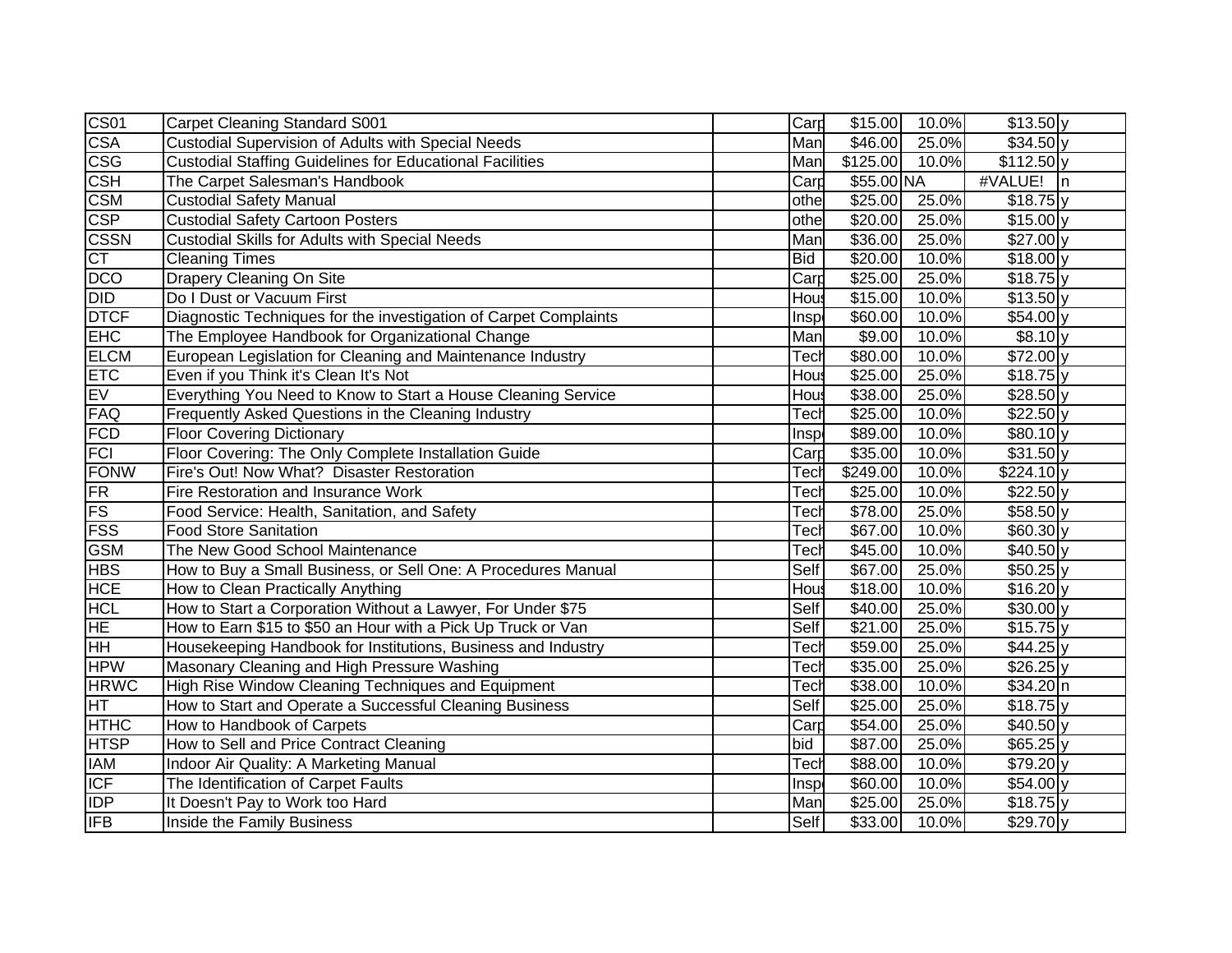| $\frac{1G}{1H}$ | Instructor's Guide (to Comprehensive Custodial Training Programs)           | Tech        | \$130.00        | 25.0% | $$97.50$ y            |
|-----------------|-----------------------------------------------------------------------------|-------------|-----------------|-------|-----------------------|
|                 | The "I Hate to Clean" Guide to Home Care                                    | Hou:        | \$18.00         | 25.0% | $$13.50$ y            |
| <b>IIAQ</b>     | Introduction to Indoor Air Quality                                          | Tech        | \$73.00         | 10.0% | \$65.70y              |
| <b>ILA</b>      | Is There Life After Housework                                               | Hou:        | \$15.00         | 10.0% | \$13.50 y             |
| <b>ILF</b>      | Infection Control for Lodging and Food Service Establishments               | Tech        | \$26.00         | 10.0% | $$23.40$ y            |
| <b>IRP</b>      | How to Implement an Office Paper Recycling Program                          | othe        | \$78.00         | 25.0% | $$58.50$ y            |
| KH              | Know-How                                                                    | Tech        | \$24.00         | 10.0% | $$21.60$ y            |
| <b>MDCA</b>     | The U.S. Carpet Cleaning Industry                                           | Card        | \$995.00        | 10.0% | $$895.50$ y           |
| <b>MDCL</b>     | The U.S. Comercial & Residential Cleaning Services Industry                 |             | Hou: \$1,395.00 | 10.0% | $$1,255.50$ y         |
| <b>MEFC</b>     | Measuring and Estimating Floor Coverings                                    | Card        | \$48.00         | 10.0% | $$43.20$ <sub>y</sub> |
| <b>MHO</b>      | Managing Housekeeping and Custodial Operations                              | Man         | \$80.00         | 10.0% | $$72.00$ <sub>y</sub> |
| <b>NIDR</b>     | Fire and Smoke Damage Repair Guidelines                                     | Tech        | \$59.00         | 10.0% | $$53.10$ <sub>y</sub> |
| <b>NT</b>       | No Time to Clean                                                            | Hous        | \$13.00         | 10.0% | $$11.70$ y            |
| <b>OFC</b>      | On-Site Fabric Care                                                         | Card        | \$25.00         | 25.0% | $$18.75$ y            |
| ORR             | <b>Oriental Rug Repair</b>                                                  | Card        | \$59.00         | 10.0% | $$53.10$ <sub>y</sub> |
| <b>OSB</b>      | From the Other Side of the Bed                                              | Self        | \$26.00         | 10.0% | $$23.40$ y            |
| <b>PBCB</b>     | Profitable Bookkeeping for Cleaning Business                                | Self        | \$39.00         | 25.0% | $$29.25$ y            |
| <b>PBE</b>      | Protecting the Built Environment: Cleaning for Health                       | Man         | \$68.00         | 10.0% | $$61.20$ <sub>y</sub> |
| <b>PBSS</b>     | Profitable Bookkeeping for Small Service Shops                              | Self        | \$35.00         | 25.0% | $$26.25$ y            |
| <b>PCBM</b>     | Professional Cleaning and Building Maintenance                              | Tecł        | \$25.00         | 25.0% | \$18.75]y             |
| <b>PCRT</b>     | Carpet Redyeing Training Manual and Color Guide                             | Insp        | \$98.00         | 10.0% | \$88.20y              |
| POG             | Plateaus of Growth for Building Service Contractors                         | Self        | \$25.00         | 10.0% | \$22.50y              |
| <b>PUC</b>      | Comprehensive Upholstery and Drapery Cleaning                               | Card        | \$140.00        | 25.0% | $$105.00$ y           |
| <b>PWG</b>      | Power Waher's Guidebook                                                     | Tech        | \$30.00         | 10.0% | $\sqrt{$27.00y}$      |
| <b>RD</b>       | Restorative Drying: A Complete Technical Guide to Water Damage Restoration  | <b>Tech</b> | \$145.00        | 10.0% | \$130.50 y            |
| S300            | Standard and Reference Guide for Professional Upholstery Cleaning           | Insp        | \$25.00         | 10.0% | $$22.50$ y            |
| <b>SCH</b>      | School Custodian's Handbook                                                 | Tech        | \$43.00         | 25.0% | $$32.25$ y            |
| <b>SCMS</b>     | <b>Systematic Cleaning Made Simple</b>                                      | Tecł        | \$25.00         | 25.0% | \$18.75]n             |
| <b>SFP</b>      | Slip-and-Fall Prevention Made Easy                                          |             | \$65.00         | 10.0% | $$58.50$ y            |
| <b>SG</b>       | Supervisors Guide to Successful Training                                    | Man         | \$23.00         | 25.0% | $$17.25$ y            |
| SH              | The Supervisors Handbook                                                    | Man         | \$25.00         | 25.0% | \$18.75]n             |
| <b>SP</b>       | <b>Selling Professionally</b>                                               | Man         | \$22.00         | 25.0% | \$16.50 y             |
| <b>SPC</b>      | Speed Cleaning for Homes and Apartments                                     | Hou:        | \$17.00         | 10.0% | \$15.30 y             |
| <b>TBC</b>      | Too Busy to Clean?                                                          | Hou:        | \$18.00         | 10.0% | $$16.20 \text{ y}$    |
| <b>THB</b>      | The Housekeeper's Bible (How to Communicate with your Spanish Speaking Help | Hou:        | \$17.00         | 10.0% | \$15.30 y             |
| <b>TQM</b>      | <b>Total Quality Management for Custodial Operations</b>                    | Man         | \$69.00         | 10.0% | $$62.10$ <sub>y</sub> |
| <b>TSP</b>      | Trauma Scene Practioner & Bloodborne Pathogens Training                     |             | \$99.00         | 10.0% | $$89.10$ <sub>y</sub> |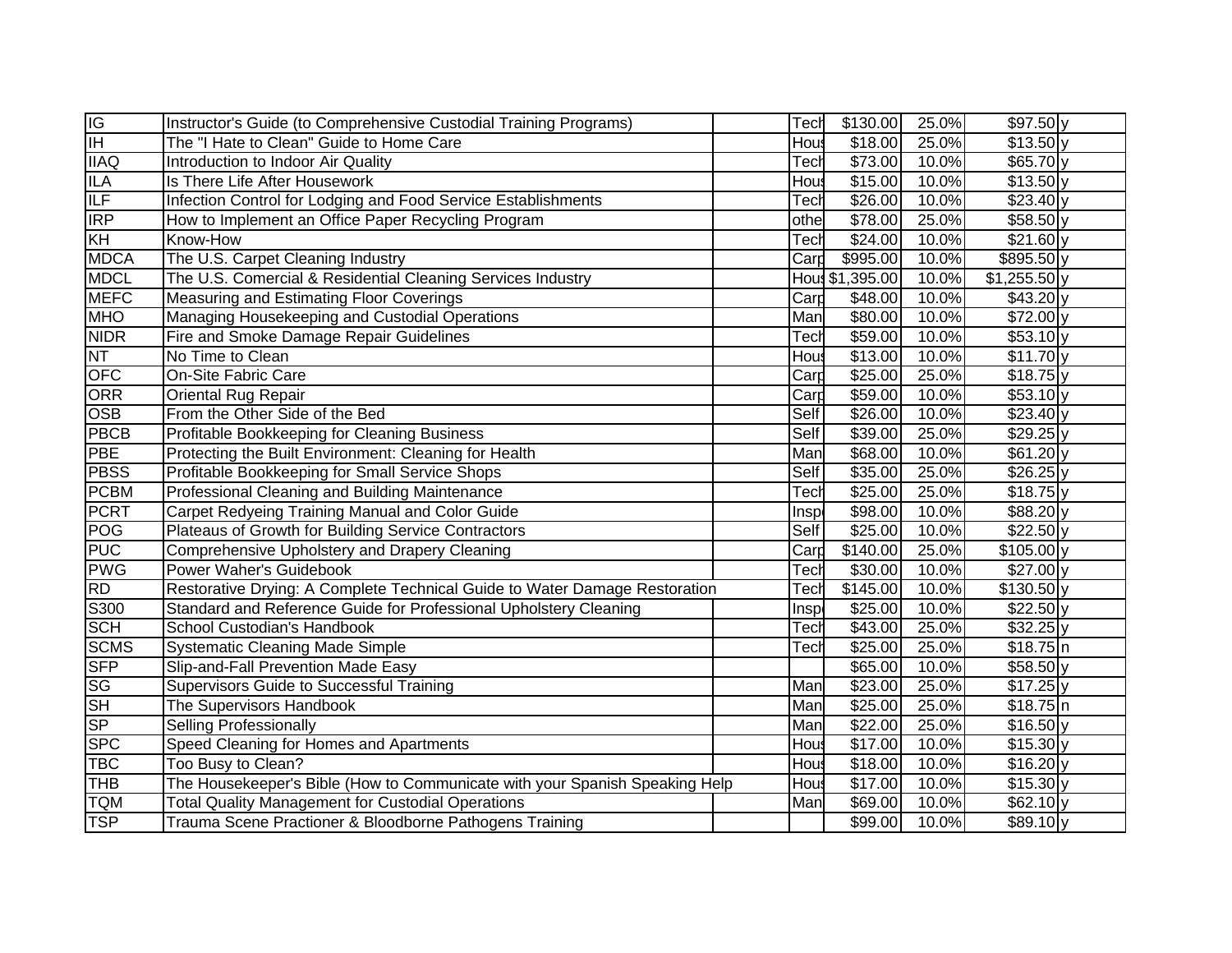| <b>TYD</b>  | <b>Tickle Your Duster</b>                                             | othe | \$6.00                     | 25.0%         | \$4.50y               |  |
|-------------|-----------------------------------------------------------------------|------|----------------------------|---------------|-----------------------|--|
| UCO         | <b>Upolstery Cleaning On-Site</b>                                     | Carp | \$25.00                    | 25.0%         | $$18.75$ y            |  |
| <b>VPCD</b> | Carpet Spot Color Repair Manual and Video                             | Insp | \$168.00                   | 10.0%         | $$151.20$ y           |  |
| <b>VTRC</b> | Ceramic Tile Repair and Regrouting: Tubs, Shower Stalls, and Counters | Tecł | \$139.00                   | 25.0%         | $$104.25$ y           |  |
| <b>WCB</b>  | How to Start a Window Cleaning Business                               | Self | \$25.00                    | 25.0%         | \$18.75]y             |  |
| <b>WDG</b>  | <b>Water Damage Guidelines</b>                                        | Insp | \$35.00                    | 10.0%         | $$31.50$ <sub>V</sub> |  |
| <b>CAT</b>  | Catalog                                                               |      |                            |               | $$0.00$ <sub>y</sub>  |  |
| <b>VAC</b>  | <b>Administering Cleaning Service Contracts</b>                       | seml | \$65.00                    | 25.0%         | $$48.75$ y            |  |
| <b>VAG</b>  | Clean Room Apparel and Gowning Techniques                             |      | \$150.00                   | 10.0%         | $$135.00$ y           |  |
| <b>VBD</b>  | Bacteria & Disease Control                                            |      |                            | \$60.00 10.0% | $$54.00$ y            |  |
| <b>VBP</b>  | Bloodborne Pathogen Video                                             |      | \$150.00 10.0%             |               | $$135.00$ y           |  |
| <b>VCAZ</b> | Cleaning Basics A to Z                                                | dem  |                            | \$89.00 25.0% | $$66.75$ y            |  |
| <b>VCB</b>  | How to Clean Mini Blinds: An Alternative Method                       |      |                            | \$69.00 10.0% | \$62.10 y             |  |
| <b>VCC</b>  | <b>Computer Cleaning</b>                                              | dem  |                            | \$98.00 10.0% | \$88.20 y             |  |
| <b>VCCS</b> | <b>Prospecting for Contract Cleaning Services</b>                     |      | \$150.00 10.0%             |               | \$135.00 y            |  |
| <b>VCE</b>  | House and Apartment Cleaning: Routine Procedures                      |      |                            | \$98.00 10.0% | $$88.20 \text{ y}$    |  |
| <b>VCI</b>  | <b>Making Effective Cleaning Inspections</b>                          |      | \$150.00 10.0%             |               | $$135.00$ y           |  |
| <b>VCM</b>  | Ground Rules for Clean Room Maintenance                               |      | \$150.00 10.0%             |               | \$135.00 y            |  |
| <b>VCOR</b> | Cleaning the Operation Room                                           |      | \$150.00 10.0%             |               | \$135.00 y            |  |
| <b>VCPR</b> | <b>Cleaning the Patient Restroom</b>                                  |      | $\overline{$150.00}$ 10.0% |               | \$135.00 y            |  |
| <b>VCRM</b> | <b>Clean Room Training Manual</b>                                     |      | $$150.00$ 10.0%            |               | \$135.00 y            |  |
| <b>VCS</b>  | <b>Carpet Spotting</b>                                                | dem  | \$129.00 10.0%             |               | $$116.10 \text{ y}$   |  |
| <b>VCSS</b> | Cleaning Schools in 2000 and Beyond                                   |      | \$100.00 25.0%             |               | \$75.00 y             |  |
| VCUO        | Chemicals, Spills, Leaks & Clean-Up Operations                        |      | \$30.00                    | 0.0%          | $\overline{$}30.00$ y |  |
| VD1         | <b>Office Cleaning Part I</b>                                         |      | \$150.00                   | 10.0%         | \$135.00 y            |  |
| VD2         | <b>Office Cleaning Part II</b>                                        |      | \$150.00 10.0%             |               | \$135.00 y            |  |
| VDG3        | <b>Direct Glue Down Carpet Installation</b>                           |      |                            | \$60.00 10.0% | $$54.00$ y            |  |
| VDG4        | Double Glue Down Carpet Installation                                  |      |                            | \$60.00 10.0% | \$54.00 y             |  |
| <b>VDR</b>  | <b>Basic Restroom Cleaning</b>                                        | dem  | \$150.00                   | 10.0%         | \$135.00 y            |  |
| <b>VDU</b>  | Cleaning the Discharge Unit                                           |      | \$150.00                   | 10.0%         | \$135.00 y            |  |
| <b>VET</b>  | Employee Training--The How and Why                                    | sem  | \$65.00                    | 25.0%         | $$48.75$ y            |  |
| VF1         | How to Improve Yourself                                               |      | \$65.00                    | 25.0%         | $$48.75$ y            |  |
| VF2         | <b>Five Steps to Success</b>                                          | sem  | \$65.00                    | 25.0%         | $$48.75$ y            |  |
| VF3         | More Steps to Success                                                 |      | \$65.00                    | 25.0%         | $$48.75$ y            |  |
| <b>VFCI</b> | The Future of the Cleaning Industry                                   | sem  | \$85.00                    | 25.0%         | $$63.75$ y            |  |
| VFM         | Daily Floor Maintenance                                               |      | \$150.00                   | 10.0%         | $$135.00$ y           |  |
| <b>VFPR</b> | Formica and Porcelain Recoloring                                      | dem  |                            | \$99.00 10.0% | $$89.10$ <sub>y</sub> |  |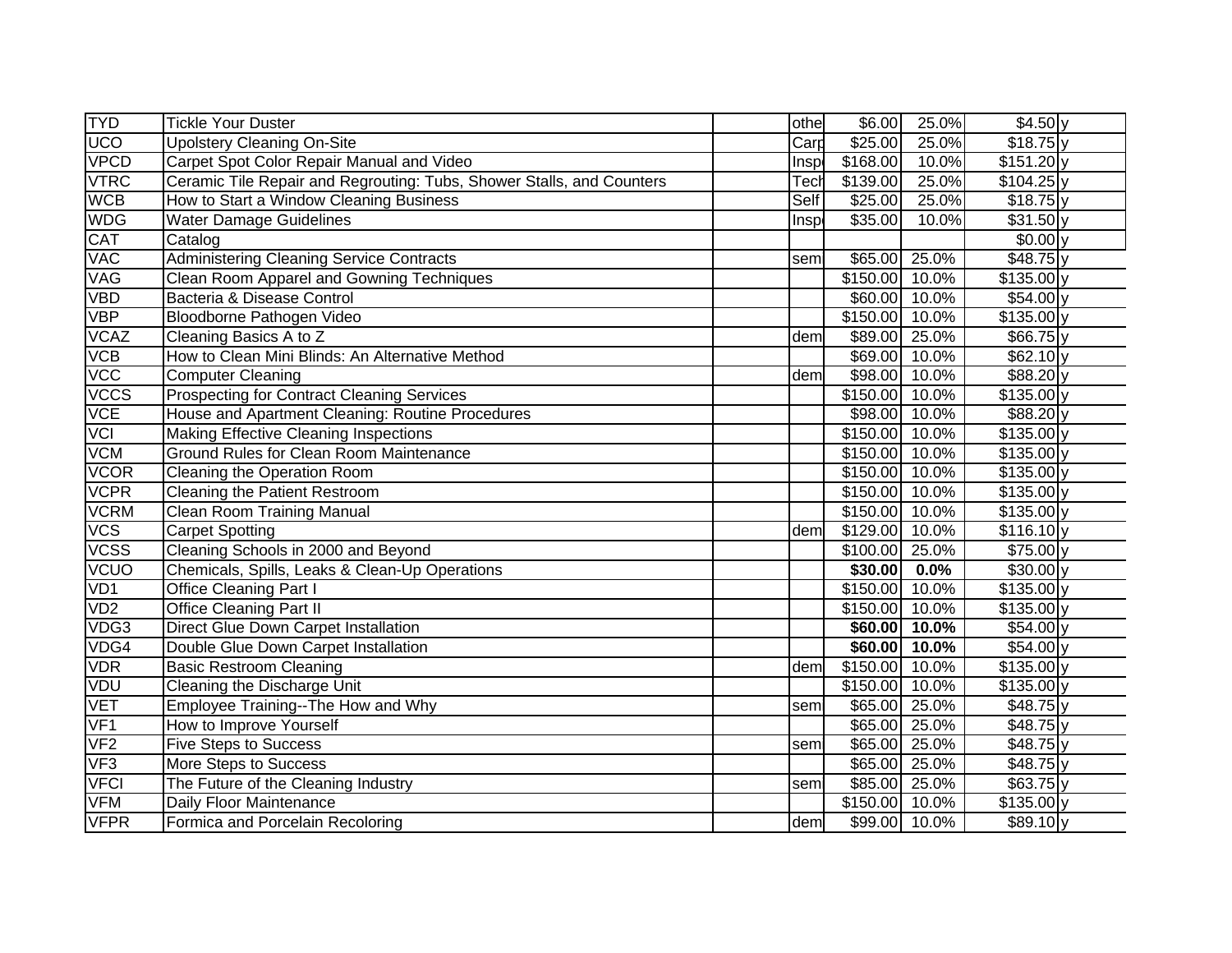| <b>VGC</b>       | <b>Graffiti Control and Fire Retardant</b>                       |      |                    | \$89.00 10.0% | $$80.10$ <sub>y</sub> |  |
|------------------|------------------------------------------------------------------|------|--------------------|---------------|-----------------------|--|
| <b>VGR</b>       | <b>Ground Rules for Custodians</b>                               |      | \$150.00 10.0%     |               | $$135.00$ y           |  |
| <b>VHCS</b>      | <b>House Cleaning Supplies</b>                                   |      |                    | \$98.00 10.0% | \$88.20 y             |  |
| <b>VHF</b>       | <b>High Speed Floor Maintenance</b>                              |      | \$150.00 10.0%     |               | $$135.00$ y           |  |
| <b>VHOS</b>      | <b>History of Sanitation</b>                                     |      | \$100.00 10.0%     |               | $$90.00$ y            |  |
| <b>VHQ</b>       | Housekeeping: Quality Guestroom Service                          |      |                    | 10.0%         | $$0.00$ <sub>y</sub>  |  |
| <b>VHSC</b>      | House Cleaning: Start Up Operations (Maid Servive Operating)     |      | \$150.00           | 10.0%         | $$135.00$ y           |  |
| VIC              | Theory of Infectious Cleaning                                    |      | \$150.00 10.0%     |               | $$135.00$ y           |  |
| VITL             | Is There Life After Housework / House Cleaning Seminar           | seml |                    | \$65.00 10.0% | \$58.50y              |  |
| VKQ              | How to Find and Keep Qualified Employees                         |      |                    | \$65.00 25.0% | $$48.75$ y            |  |
| <b>VKS</b>       | <b>Kitchen Sanitation</b>                                        |      | $$159.00$ 10.0%    |               | $$143.10 \text{ y}$   |  |
| VLB              | How to Get What You Want From Your Life and Business             |      |                    | \$65.00 25.0% | $$48.75$ y            |  |
| VMC              | Methods of Carpet Cleaning                                       |      | \$150.00 10.0%     |               | $$135.00$ y           |  |
| <b>VMCB</b>      | <b>Custodian Blues</b>                                           |      |                    | \$25.00 25.0% | $$18.75$ y            |  |
| VMO              | Make Ready Cleaning (previously: Cleaning Vacant Resident Units) | dem  |                    | \$98.00 10.0% | \$88.20 y             |  |
| VOLC             | <b>On-Location Carpet Cleaning</b>                               |      | \$129.00 10.0%     |               | $$116.10 \text{ y}$   |  |
| <b>VOMB</b>      | Operating and Managing a Custodial Business                      | seml | \$148.00 25.0%     |               | \$111.00 y            |  |
| <b>VOR</b>       | Only One Earth                                                   |      |                    | \$78.00 25.0% | \$58.50 y             |  |
| VPC1             | Preparation for Carpet Installation-Vol. 1                       |      |                    | \$60.00 10.0% | \$54.00 y             |  |
| <b>VPCD</b>      | Carpet Spot Color Repair Manual and Video                        |      |                    | 10.0%         | $$0.00$ y             |  |
| <b>VPCP</b>      | <b>Presenting Cleaning Proposals</b>                             |      | \$150.00           | 10.0%         | \$135.00 y            |  |
| <b>VPFR</b>      | Porcelain and Formica Repair                                     |      |                    | \$79.00 25.0% | $$59.25$ y            |  |
| VPU              | Cleaning the Occupied Patient Unit                               |      | \$150.00 10.0%     |               | \$135.00 y            |  |
| <b>VRF</b>       | Clean Room Floor Maintenance                                     |      | \$150.00           | 10.0%         | $$135.00$ y           |  |
| VRI              | The Residential Restorative Drying Inspection                    |      |                    | 10.0%         | $$0.00$ y             |  |
| VRT1             | Facility Cleaning--Right to Know                                 |      | \$150.00           | 10.0%         | \$135.00 y            |  |
| VRT <sub>2</sub> | Kitchen Service Right to Know                                    |      | \$150.00 10.0%     |               | $$135.00$ y           |  |
| <b>VRVH</b>      | <b>Restaurant Vent and Hood Cleaning</b>                         |      |                    | \$85.00 10.0% | \$76.50 y             |  |
| VS1              | How to Close a Sale: Part 1                                      |      | $$150.00$ 10.0%    |               | \$135.00 y            |  |
| VS <sub>2</sub>  | How to Close a Sale: Part 2                                      |      | $$150.00$ 10.0%    |               | \$135.00 y            |  |
| <b>VSC</b>       | Safety for Custodians                                            |      | \$150.00 10.0%     |               | \$135.00 y            |  |
| <b>VSCR</b>      | <b>Supervising Clean Room Cleaning</b>                           |      | \$150.00 10.0%     |               | \$135.00 y            |  |
| <b>VSH</b>       | Safety for Hospital Housekeepers                                 |      | \$150.00 10.0%     |               | \$135.00 y            |  |
| VSI2             | Stretch in Carpet Installation                                   |      |                    | \$60.00 10.0% | $$54.00$ y            |  |
| <b>VSL</b>       | Shower and Locker Room                                           |      | \$159.00 10.0%     |               | $$143.10 \text{ y}$   |  |
| <b>VSPC</b>      | Speed Cleaning Homes and Apartments                              |      |                    | \$65.00 10.0% | \$58.50y              |  |
| <b>VSS</b>       | Stripping and Finishing Floors                                   |      | $$150.00$ $10.0\%$ |               | \$135.00 y            |  |